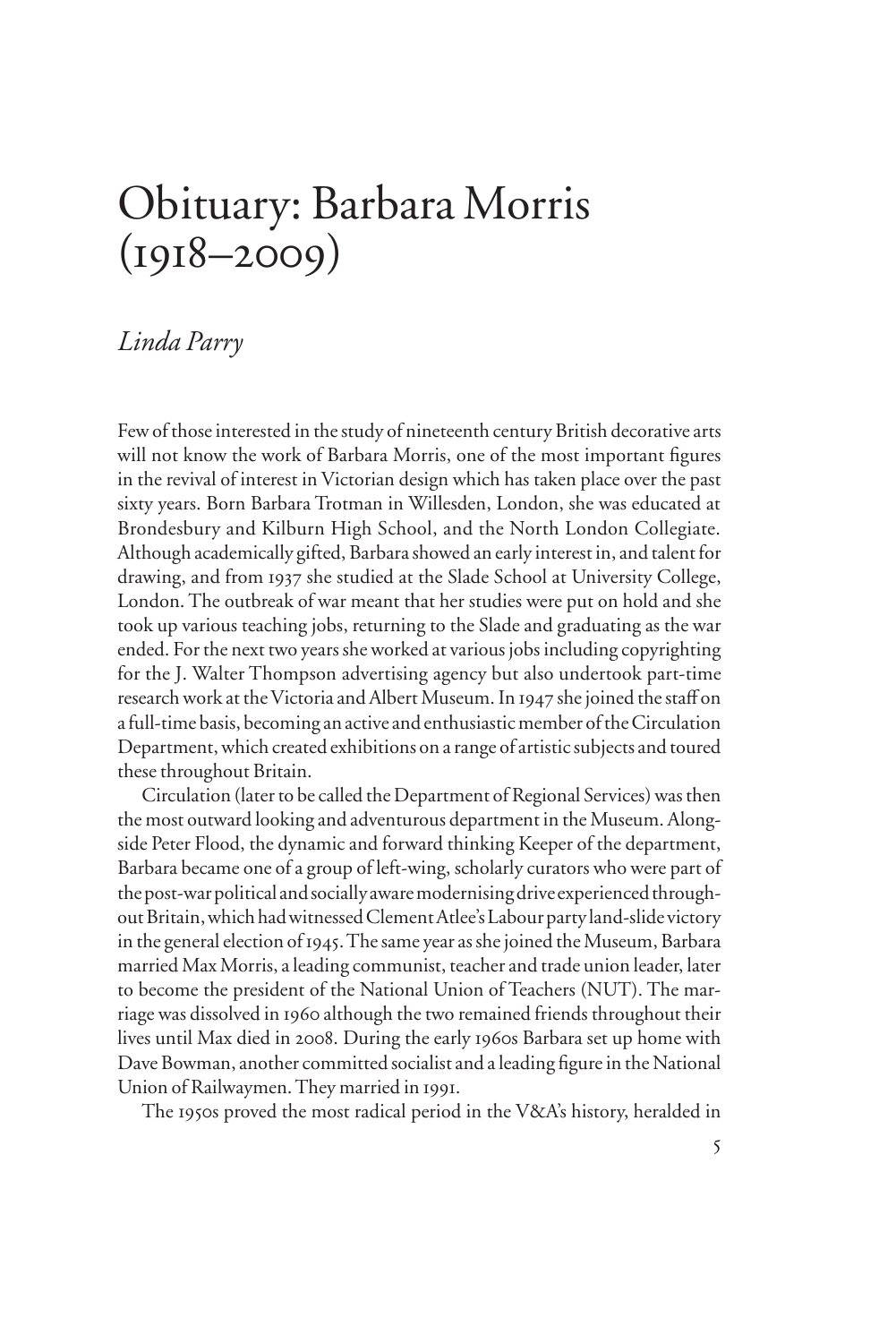1952 with the ground-breaking exhibition 'Victorian and Edwardian Decorative Arts' which celebrated the centenary of the Museum's foundation with a study of the decorative arts in nineteenth and early twentieth century Britain. The Museum had collected very few Victorian artefacts, which until this time were dismissed as being inferior in both design and technique. The exhibition led to the revival of interest in the period and a craze for collecting and interior design based on what became known then as 'Victoriana'. The organising group of curators included Barbara and her colleagues Shirley Bury and Elizabeth Aslin (referred to by some as 'Flood's women' or 'the three graces').

Barbara's first chosen area of study was textiles. Throughout the 1950s she worked alongside Peter Flood, researching the origins of the printed textile industry in Britain for an exhibition held in Manchester in 1955 and later planned for the V&A. Flood died suddenly in January 1960, and it was only through Barbara's efficient organisation, resilience and hard work that the exhibition opened in May of that year. He had also agreed to curate a centenary exhibition on 'Morris & Company' at the Arts Council in 1961. Yet again Barbara stepped in and took over the task. Considering the limited time available to work on catalogue entries, these are informative and scholarly and the catalogue remains an important work of reference. The final paragraph of her introduction declared that the exhibition should be seen not 'as a pious commemoration of a dead movement but as the celebration of a live and continuing tradition of English design'. This was a typically pragmatic view from one of William Morris's most knowledgeable and enthusiastic followers, and remains true to this day.

All of Barbara's published studies on nineteenth century design were meticulously researched, and because they are well organised and well written, are interesting and informative. *Victorian Embroidery* (1962) and *Inspiration for Design: the inXuence of the Victoria and Albert Museum* (1986) are exemplary in their comprehensiveness and detail. Barbara also held a keen interested in contemporary design, and was responsible for building up the V&A's important collections of twentieth century textiles. With the gradual closure of most sections of the British textile industry throughout the 1960s and 1970s, she was frequently summoned by phone with little warning in order to collect whatever she could from closing factories and shops, and it is thanks to her energy and good taste that the collection is as comprehensive and important as it is today.

The Circulation Department closed in 1976, and Barbara transferred to the Museum's department of Ceramics and Glass, both of which subjects had interested her for many years. Characteristically she took on these new responsibilities with enthusiasm, becoming as well known and respected in these fields as she had in textiles. On retirement in 1978 she was headhunted for the newly opened education department of Sotheby's, and spent a number of years teaching and then head of their short arts courses from 1984–8. Her great talents at commu